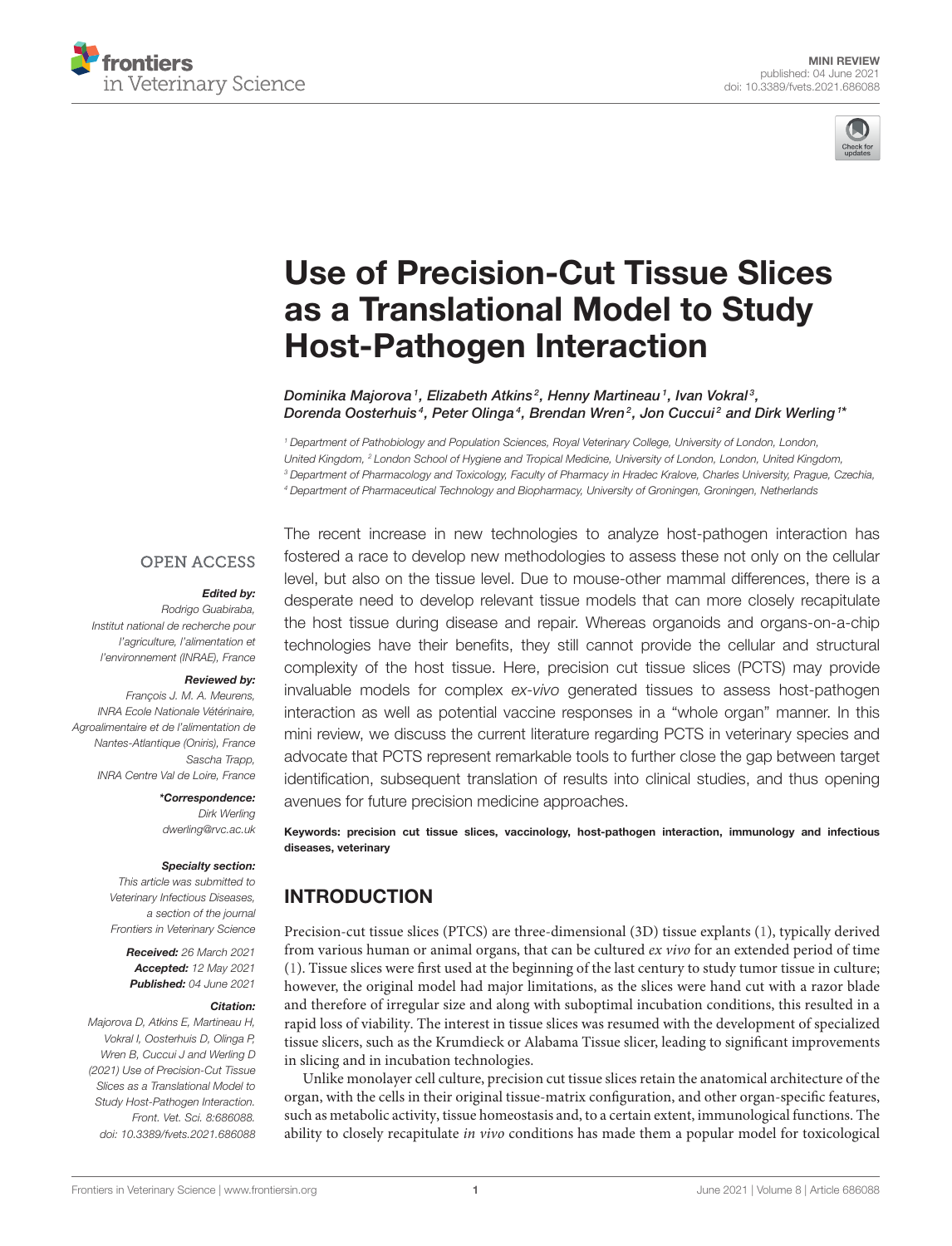and pharmaceutical research. More recently, they have become also into the focus for studying host-pathogen interaction. Therefore, precision cut tissue slices represent a valuable alternative to animal models, as each organ provides a sufficient number of slices to allow many experimental conditions to be tested in a comparative manner between body compartments using a single animal donor. Moreover, each specimen can be used as its own internal control. Wider application of this technology could lead to a reduced cost and duration of biomedical research, as well as a dramatic reduction in animal use and suffering.

### PREPARATION OF PRECISION CUT TISSUE SLICES

The method of preparation of precision cut tissue slices used by various laboratories is similar, with slight modifications depending on the organ and the species used [\(1\)](#page-5-0). The individual preparation techniques have been previously described in detail for various organs, such as liver, kidney, intestine, lung, and brain, and for various species, such as human, mouse, rat, pig, dog, horses, cattle, goats, and chicken. For the sake of this review, we are describing the generation of precision cut lung slices (for list of references, please see **[Table 1](#page-2-0)**), but similar approaches have been used in the lab with regards to tonsils and lymphnodes. A summary of the whole process and downstream applications is shown in **[Figure 1](#page-3-0)**.

In summary, fresh tissue is excised from a donor and submerged in an ice-cold organ preservation solution or, particularly for intestinal tissue, an ice-cold oxygenated Krebs– Henseleit buffer. This is an absolutely crucial step as the moment the tissue is excised from the body, the process of degradation sets in. It is, therefore, crucial to cool down and process the tissue quite rapidly to avoid ischemic damage. Immediately after an organ's arrival in the laboratory, cylindrical cores of a desired diameter are cut from the organ using an electrical coring press or a biopsy punch. Cores from solid organs, such as liver, are cut straight away. Smaller or non-solid organs, such as lungs, are first embedded or inflated with a liquid low gelling point agarose, which solidifies when cooled down, to allow coring and cutting without collapsing and damaging the tissue.

Cores are carefully inserted in the tissue slicer and sliced with an oscillating disposable blade, while submerged in chilled organ preservation solution, buffer, or medium. The tissue slicer fits cores that are 3, 5, 8, 10, or 15 mm in diameter and the size is chosen depending on the availability of the tissue and the experiment. The thickness of the slices is manually adjusted on the slicer and generally ranges from 100 to  $600 \,\mu \text{m}$ . In particular, liver and kidney slices are cut around  $250 \,\mu m$  thick, intestinal slices around 300  $\mu$ m, and lung slices between 250 and  $600 \,\mu$ m. Optimal thickness is critical, as it must allow nutrients and oxygen to penetrate the deeper levels of the tissue during incubation to prevent cellular necrosis.

Processing of intestinal tissue requires a slightly different preparation technique compared to that used for other organs due to its length and hollow structure. In smaller animals, for example rodents, a segment of intestinal lumen is filled with and subsequently embedded in low gelling point agarose in a cylindrical mold that fits the tissue slicer. The cores are sliced perpendicularly to the length of the intestine, creating rings of intestinal tissue. Segments of human small intestines and colon are first slit open and stripped off the muscle, cut into small sheets of mucosal tissue of ∼10 mm × 20 mm and embedded in the mold. The resulting slices are rectangular in shape as opposed to the circular shape from other organs.

## INCUBATION OF PRECISION CUT TISSUE SLICES

Along with the quality of the tissue and the slice thickness, optimal incubation conditions are crucial for maintaining maximal slice viability and function. Most techniques for incubation of precision cut tissue slices were originally developed using liver and were later adapted for other organs. Two main methods have been employed: [\(1\)](#page-5-0) the submersion culture system and [\(2\)](#page-5-1) the surface culture system, each with a variety of possible modifications. In the submersion culture system, slices are fully immersed in a culture medium in multi-well plates or flasks and either placed directly in an incubator (similarly to a conventional static tissue culture) or gently agitated on a shaking platform.

Dynamic organ culture is a widely used type of surface culture, where slices are placed in a roller system, being intermittently exposed to the medium and to the air. An alternative modification of the dynamic organ culture is incubating the slices on mesh inserts placed in a multi-well plate on a rocker platform. Although there is currently conflicting evidence over which technique provides better conditions, continuous movement of the medium, and its replacement every 24 h seem to be essential.

More recently, in addition to the submersion and the surface culture systems, perfusion culture has been developed. This method enables continuous exchange of the medium on either one or both sides of the slices and claims to be superior to both the static submersion culture and the dynamic rocking culture in terms of maintaining the protein expression and the histological architecture of the slices. However, more research on this method is needed and the submersion multiwell plate method and the dynamic organ culture are still routinely used, providing suitable conditions even for longterm cultures.

In addition to the incubation technique, oxygen concentration of the air is another major factor affecting viability. Slices prepared from liver, kidney and intestines show the highest viability at ∼80% O<sup>2</sup> culture conditions. However, the oxygen concentration seems to be tissue specific, as a recent study showed that lung slices incubated at  $20\%$  O<sub>2</sub> were considerably more viable than lung slices incubated at  $80\%$   $O_2$ .

Lastly, various types of culture media have been successfully used. The media are usually supplemented with antibiotics and antimycotics to prevent pathogen contamination. In experiments using infectious agents, antibiotics and antimycotics can be washed off prior to infection. For long-term culture, adding serum, dexamethasone and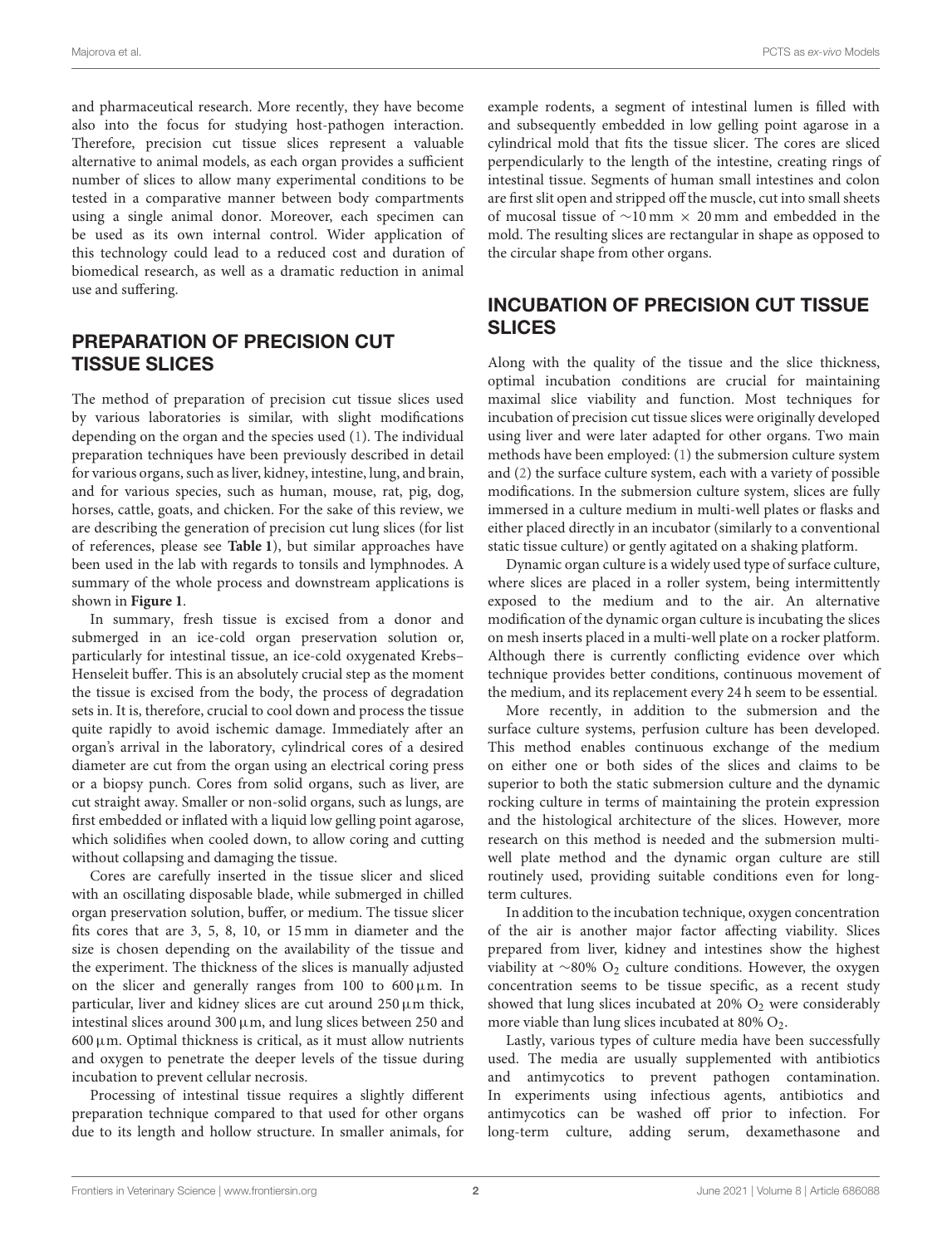<span id="page-2-0"></span>TABLE 1 | Source, pathogen, and major finding of precision cut lung slices referenced in this review.

| <b>Studies</b>              | <b>PCLS origin</b> | Pathogens used                                                                        | <b>Key findings</b>                                                                                                                                               | Reference |
|-----------------------------|--------------------|---------------------------------------------------------------------------------------|-------------------------------------------------------------------------------------------------------------------------------------------------------------------|-----------|
| Bryson et al., 2020         | Chicken            | Avian pathogenic E. coli<br>Low pathogenic avian<br>influenza virus (AIV)             | • Suitable model to simulate live organ responsiveness<br>and cell dynamics,<br>• useful to examine host-pathogen interactions and<br>inflammatory responses      | (2)       |
| Cousens et al., 2015        | Sheep              | Jaggsiekte sheep retrovirus<br>(JSRV)                                                 | • JSRV completes whole cycle in PCLS                                                                                                                              | (7)       |
|                             |                    |                                                                                       | • Tissue changes seen are very similar to those seen in<br>vivo                                                                                                   |           |
| Delgado-Ortega et al., 2014 | Pig                | H3N2 swIAV                                                                            | • Virus induces IFN production by activation of<br>JAK/STAT and MAPK signaling                                                                                    | (10)      |
| Dobrescu et al., 2014       | Pig                | Porcine reproductive and<br>respiratory syndrome virus<br>(PRRSV), swIAV              | • Synergistic effect between PRRSV and SIV<br>co-infections on TLR3, RIG-I, and IFNB.                                                                             | (13)      |
|                             |                    |                                                                                       | • Effect was dependent of first virus used to infect PCLS                                                                                                         |           |
| Dresen et al., 2021         | Pig                | Streptococcus (S.) suis                                                               | • Infection induced of COX-2 resulting in increased<br>PGE2 levels                                                                                                | (26)      |
|                             |                    |                                                                                       | • Main factor was suilysin                                                                                                                                        |           |
| Ebsen et al., 2002          | Mouse              | Respiratory syncytial virus<br>(RSV)and Chlamydia<br>pneumoniae                       | • PCLS were infectable with both pathogens                                                                                                                        | (3)       |
|                             |                    |                                                                                       | • No clear pathological effects                                                                                                                                   |           |
| Goris et al., 2009          | Cow                | Bovine Parainfluenza virus 3<br>(BPIV3), Bovine respiratory<br>syncytial virus (BSRV) | • BRSV infects cells located in the lower cell layers, but<br>not epithelial cells                                                                                | (4)       |
| Kirchhoff et al., 2014      | Cow                | BRSV, BPIV3, and Bovine<br>Herpesvirus 1 (BHV-1)                                      | • Altogether, these results indicate that the three viruses<br>of the same disease complex follow different strategies<br>to interact with the airway epithelium. | (5)       |
|                             |                    |                                                                                       | · Different entry mechanisms are discussed                                                                                                                        |           |
| Kirchhoff et al., 2014      | Goat               | BSRV, BPIV3, and BHV-1                                                                | • Spectrum of susceptible cells is the same as that<br>reported recently for infected bovine PCLS                                                                 | (6)       |
|                             |                    |                                                                                       | $\bullet$ BHV-1 infection needs 10 $\times$ higher titer                                                                                                          |           |
| Meng et al., 2015           | Pig                | S. suis, swIAV (H3N2 and<br>H1N1)                                                     | • At least two different mechanisms contribute to the<br>beneficial effects of SIV for S. suis                                                                    | (14)      |
| Punyadarsaniya et al., 2011 | Pig                | swIAV (H3N3), IAV (H9N2<br>and H7N7)                                                  | • Respiratory epithelial cells significantly differ in their<br>susceptibility to infection by swIAV and AIV                                                      | (11)      |
| Vietmeier et al., 2007      | Horse              |                                                                                       | • Establishment of equine PCLs                                                                                                                                    | (27)      |
| Votsch et al., 2021         | Pig                | Bordetella bronchiseptica,<br>S. suis                                                 | • pre-infection with B. bronchiseptica promoted<br>adherence, colonization, and the cytotoxic effects of<br>S. suis                                               | (28)      |
| Weldearegay et al., 2019    | Cow, Goat          | Mycoplasma mycoides<br>subsp. mycoides, and<br>Mycoplasma mycoides<br>subsp. caprae   | • Subspecies specificity to host-tissue<br>· Tissue destruction like pathology seen in vivo                                                                       | (19)      |

insulin has been reported to be beneficial, whereas more recently, the addition of serum was seen as deleterious [\(2\)](#page-5-1). The quality of the tissue, preparation, and optimal incubation are all essential for maintaining maximal viability of precision cut tissue slices. There are many parameters for assessing slice viability and more than one should be used, particularly when establishing the method for the first time. These methods include but are not limited to assessing cellular proliferation using WST-1 solution, live-dead staining, LDH release assays, measurement of ATP levels, and H&E staining.

# PRECISION CUT TISSUE SLICES AS A MODEL FOR VIRAL AND BACTERIAL INFECTIONS

Even though PCTS have been used since decades to assess pharmacological and toxicological effects on tissue, their use in assessing host-pathogen interaction is less developed. Indeed, the first study employing precision cut tissue slices as an in vitro model for host-pathogen interactions was published in 2002 [\(3\)](#page-5-5). Ebsen et al. generated murine lung slices using the Krumdieck tissue slicer and infected them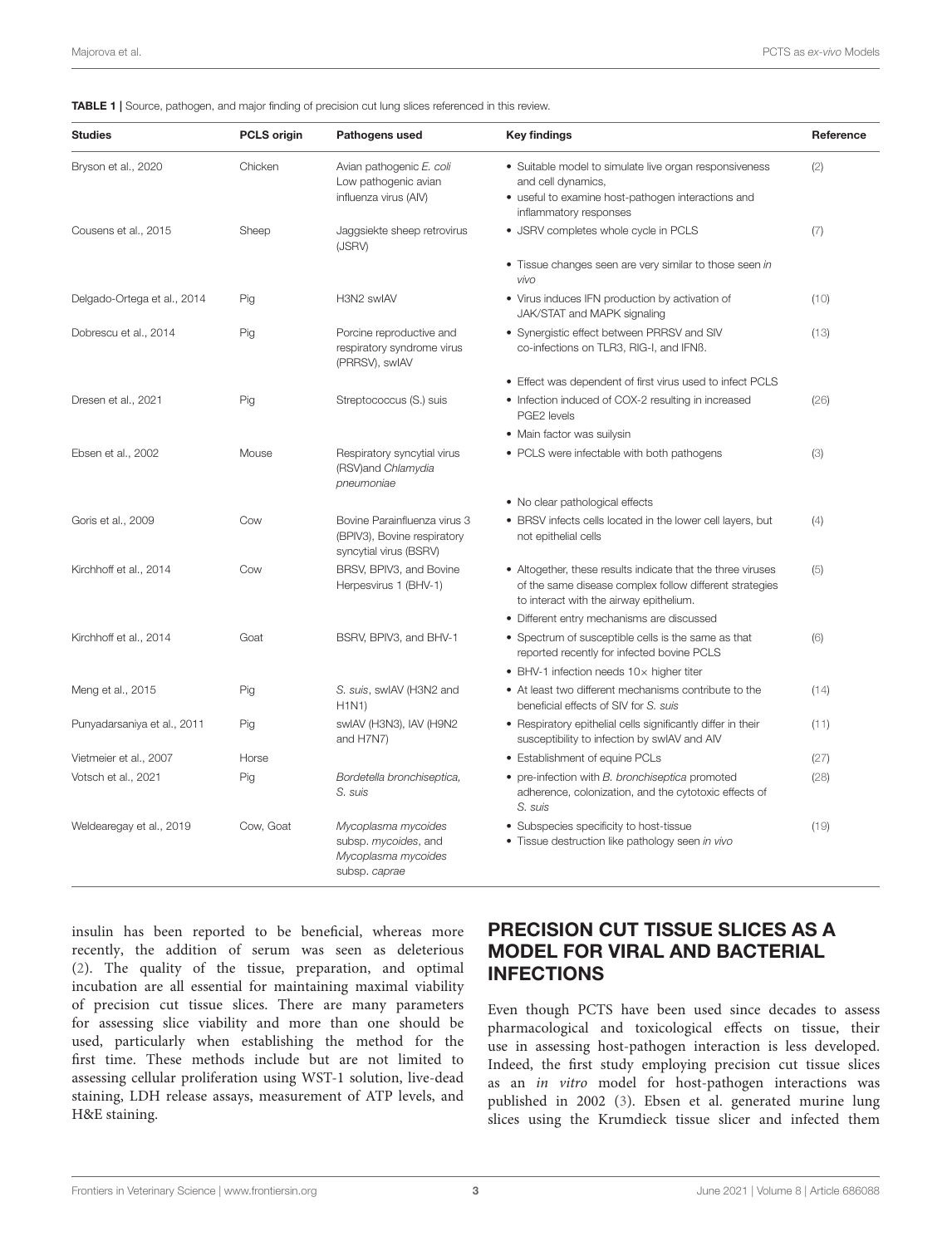

<span id="page-3-0"></span>[BioRender.com.](https://BioRender.com)

with respiratory syncytial virus (RSV) and Chlamydophila (Chlamydia) pneumonie. Morphological characteristics of the slices were investigated at different time points of incubation using light and transmission electron microscopy. Both infected and non-infected slices were well-preserved up until 72 h in culture and ciliary beat activity was detectable up to 96 h post infection. Viral and bacterial inclusion bodies were detected in vacuoles of different cell types. Immunofluorescence using antibodies against viral and bacterial proteins and cell-specific markers further verified infection of the slices.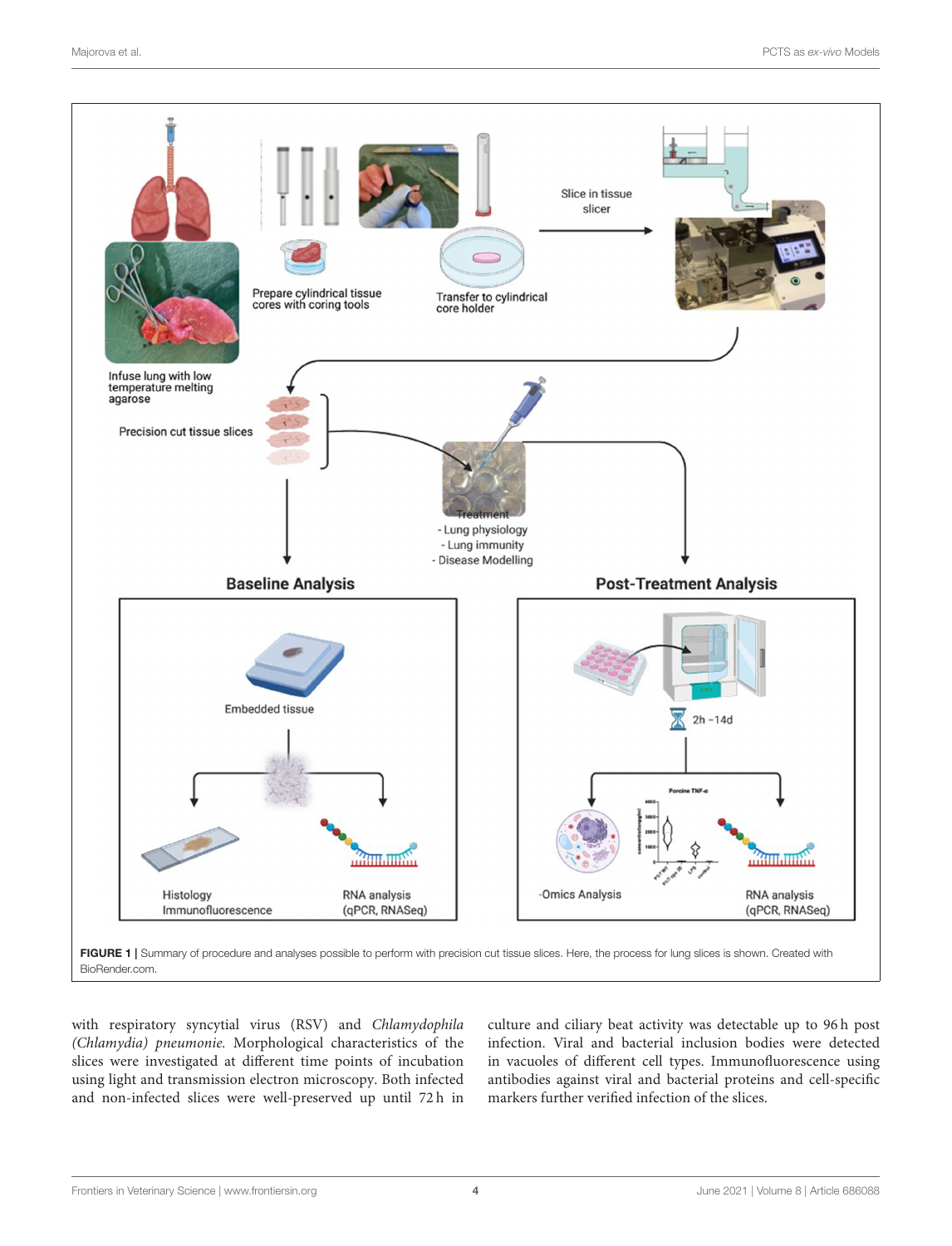In the following paragraphs, we are trying to summarize the available data regarding the use of PCTS in infectious disease research, focusing on their use in veterinary medicine.

Having the advantage of well-differentiated epithelial cells in their original settings, bovine PCLS were used in a variety of comparative infection studies alongside air-liquid-interface cell culture system [\(4,](#page-5-6) [5\)](#page-5-7). After 6 days in culture, PCLS were still in an adequate condition for inoculation experiments [\(4\)](#page-5-6). Using this system, the effect of three different viruses linked to bovine respiratory disease complex (BRDC) were used [\(5\)](#page-5-7), subsequently allowing for colocalization studies of the pathogen with either cilia, basal cells, or nuclei, respectively, being performed. These studies also allowed for kinetics studies of infection efficacy between pathogens being conducted. A similar model was subsequently used to assess inter-species transmission of RSV between cattle and small ruminants [\(6\)](#page-5-8). Small ruminant (ovine) PCLS were also used as an ex vivo tool to study infection and transformation of Jaagsiekte sheep retrovirus (JSRV) [\(7\)](#page-5-2). Visible cilliary activity was maintained for at least 21 days, and live and dead staining confirmed that during the first week of culture most cells in PCLS remained alive. After inoculation of the slices, culture supernatants were strongly positive by RT-qPCR for JSRV RNA, indicating replication of the virus.

Similar to the ruminant system, human, porcine, and avian precision cut lung slices (PCLS), as well as avian precision cut intestinal slices (PCIS), have been used to investigate the infectivity and pathogenicity of different avian influenza (AI) strains, concentrating on innate responses [\(2,](#page-5-1) [8–](#page-5-12)[10\)](#page-5-3), infection strategies [\(2,](#page-5-1) [11,](#page-5-10) [12\)](#page-5-13), as well as the result of coinfections [\(13,](#page-5-4) [14\)](#page-5-9).

Exposure of human PCLS to H1N1 and H3N2 AI activated the kinases ERK, p38, and JNK, concomitant with an increased production of cytokines and chemokines [\(8\)](#page-5-12), with alveolar epithelial cells and alveolar macrophages being the main source of these immunomodulators. The fact that an immune response can be induced in such an ex-vivo system allows for novel inhalable influenza vaccine to be tested [\(15\)](#page-5-14). Importantly, PCLS were not only capable of generating an innate immune response to the different vaccine components, but also mounted an antigen-specific T-cell response, characterized by a production of IL-2 and INFγ. These results were further confirmed by Temann et al. [\(16\)](#page-5-15), when an antigen-specific immune response was detected in human PCLS upon stimulation with the 2010– 2011 seasonal influenza vaccine and tetanus toxoid.

While influenza virus is typically associated with the respiratory tract, avian precision cut intestinal slices from chicken embryos were established to study an infection of enterocytes caused by the avian influenza virus H9N2 subtype [\(12\)](#page-5-13). The intestinal slices remained viable in culture up to 4 days and lectin staining revealed expression of α2,3-linked sialic acid, a preferred receptor for AI entry. Following the infection of the slice, the presence of viral antigens in the epithelial cells and the tips of the villi was confirmed by immunostaining. Chicken embryos were also used to generate avian precision cut lungs slices in a study on the infectivity of different strains of infectious bronchitis virus [\(17\)](#page-5-16). Slices were inoculated with different infectious viral strains and after 8 h of incubation, cryosections were prepared for immunostaining. Viral antigens were detected in ciliated cells and mucus-producing cells. No infected cells were detected within the epithelium lining of the para-bronchi-epithelial cells, suggesting resistance to infection. Bryson et al. [\(2\)](#page-5-1) argued, that embryonic lungs are physiologically undifferentiated and immunologically immature, and therefore less suitable for studying host-pathogen interactions. Consequently, avian PCLS were prepared from immunologically mature chicken lungs. Following optimization of the culture system, slices remained viable for over 40 days, although viability was reduced around day 7. Avian PCLS were capable to elicit an inflammatory response as determined by increased levels of nitric oxide and cytokines, particularly IL-1β, IL-10, and type I IFN. Moreover, the PCLS were also shown to be susceptible to infection with AI subtype H7N1 and H1N1. The use of precision cut tissue slices is not limited to PCLS. Indeed, PCIS derived from porcine jejunum were shown to be susceptible to various degrees to three different transmissible gastroenteritis virus (TGEV) strain, but this required a carbogen gassed incubator [\(18\)](#page-5-17).

Although PCTS have been used mainly to study viral infections, some studies have been performed with bacterial pathogens. These included so far work using Chlamydophila (Chlamydia) pneumoniae [\(3\)](#page-5-5), E. coli [\(2\)](#page-5-1), and Streptococcus (S.) suis [\(14\)](#page-5-9), as well as M. mycoides capri strain GM12 and Mycoplasma mycoides mycoides strain Afadé, in bovine and caprine PCLS [\(19\)](#page-5-11). In these studies, uninfected slices remained viable and without any significant morphological changes for a minimum of 2 weeks, as showed by a variety of techniques. Slices were used for infection kinetics studies with various settings, and the different stages of infection assessed using immunohistology, electron microscopy, back-plating of bacteria, and qPCR. These findings were subsequently compared to those of the pathology/bacterial localization seen in lungs of experimentally infected goats and cattle.

PCTS have also been used for co-infection studies. Indeed, some of the first coinfection studies performed involved the impact of swine influenza virus (swIAV) subtype H1N1 and porcine reproductive and respiratory syndrome virus (PRRSV) [\(13\)](#page-5-4). Slices were inoculated simultaneously or hours apart and incubated for a total of 18 h. Immunostaining, reverse transcriptase-quantitative polymerase chain reaction (RT-qPCR) and enzyme-linked immunosorbent assay (ELISA) were used to analyze cellular and tissue responses and revealed a synergistic effect between both viruses for TLR3, RIG-I, and IFN-β, all molecules involved in viral nucleic acid detection and antiviral response.

Interestingly, infection with PRRSV infection prior to swIAV reduced the response to swIAV, while the reciprocal infection only resulted in a small impact. These co-infection studies are not limited to viral infection, as shown by Meng et al. [\(14\)](#page-5-9), using a combination of swIAV H3N2 and H1N1 and S. suis strain 10. After confirmation that wild type and mutant bacteria were able to adhere and to colonize bronchiolar epithelial cells, PCLS were subsequently pre-infected with either swIAV strain before challenged with S. suis. Immunostaining revealed that highly virulent swIAV H3N2 efficiently promoted adherence, colonization, and invasion of deeper tissues by S. suis. Two different mechanisms contributing to the effect of secondary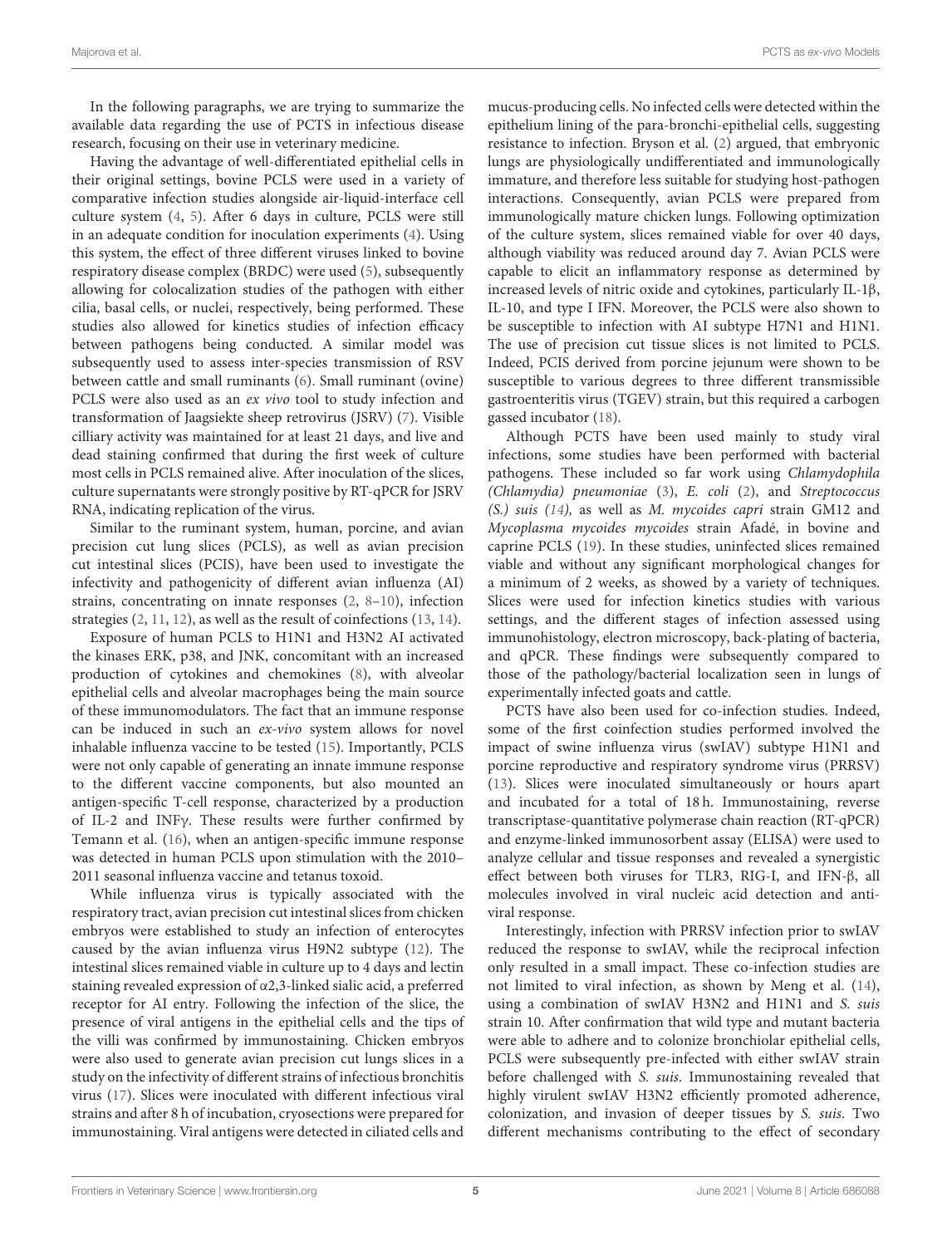infection were described; in early stages of the infection, a capsule-mediated bacterial attachment to cells infected with swIAV and later, a capsule-independent virus-induced damage of ciliated epithelial cells.

### **CONCLUSION**

Small rodent models have been invaluable in our quest to better understand host-pathogen interaction, but it becomes increasing clear that the immune system of farmed animals and humans on one side and small rodents on the other side have to many differences [\(20–](#page-5-18)[23\)](#page-6-3). Thus, there is a need for alternatives to better translate between laboratory models and the clinic, without increasing the numbers of animals used. For more mechanistic understanding and a system with capabilities to investigate multiple regions of organs, PCTS are one solution. Slices can be cultured from explanted tissues from animal affected by a

### **REFERENCES**

- <span id="page-5-0"></span>1. Alsafadi HN, Uhl FE, Pineda RH, Bailey KE, Rojas M, Wagner DE, et al. Applications and approaches for three-dimensional precision-cut lung slices. Disease modeling and drug discovery. Am J Respir Cell Mol Biol. (2020) 62:681–91. doi: [10.1165/rcmb.2019-0276TR](https://doi.org/10.1165/rcmb.2019-0276TR)
- <span id="page-5-1"></span>2. Bryson KJ, Garrido D, Esposito M, McLachlan G, Digard P, Schouler C, et al. Precision cut lung slices: a novel versatile tool to examine host-pathogen interaction in the chicken lung. Vet Res. (2020) 51:2. doi: [10.1186/s13567-019-0733-0](https://doi.org/10.1186/s13567-019-0733-0)
- <span id="page-5-5"></span>3. Ebsen M, Mogilevski G, Anhenn O, Maiworm V, Theegarten D, Schwarze J, et al. Infection of murine precision cut lung slices (PCLS) with respiratory syncytial virus (RSV) and chlamydophila pneumoniae using the Krumdieck technique. Pathol Res Pract. (2002) 198:747–53. doi: [10.1078/0344-0338-00331](https://doi.org/10.1078/0344-0338-00331)
- <span id="page-5-6"></span>4. Goris K, Uhlenbruck S, Schwegmann-Wessels C, Kohl W, Niedorf F, Stern M, et al. Differential sensitivity of differentiated epithelial cells to respiratory viruses reveals different viral strategies of host infection. J Virol. (2009) 83:1962–8. doi: [10.1128/JVI.01271-08](https://doi.org/10.1128/JVI.01271-08)
- <span id="page-5-7"></span>5. Kirchhoff J, Uhlenbruck S, Goris K, Keil GM, Herrler G. Three viruses of the bovine respiratory disease complex apply different strategies to initiate infection. Vet Res. (2014) 45:20. doi: [10.1186/1297-9716-45-20](https://doi.org/10.1186/1297-9716-45-20)
- <span id="page-5-8"></span>6. Kirchhoff J, Uhlenbruck S, Keil GM, Schwegmann-Wessels C, Ganter M, Herrler G. Infection of differentiated airway epithelial cells from caprine lungs by viruses of the bovine respiratory disease complex. Vet Microbiol. (2014) 170:58–64. doi: [10.1016/j.vetmic.2014.01.038](https://doi.org/10.1016/j.vetmic.2014.01.038)
- <span id="page-5-2"></span>7. Cousens C, Alleaume C, Bijsmans E, Martineau HM, Finlayson J, Dagleish MP, et al. Jaagsiekte sheep retrovirus infection of lung slice cultures. Retrovirology. (2015) 12:31. doi: [10.1186/s12977-015-0157-5](https://doi.org/10.1186/s12977-015-0157-5)
- <span id="page-5-12"></span>8. Wu W, Booth JL, Duggan ES, Wu S, Patel KB, Coggeshall KM, et al. Innate immune response to H3N2 and H1N1 influenza virus infection in a human lung organ culture model. Virology. (2010) 396:178–88. doi: [10.1016/j.virol.2009.10.016](https://doi.org/10.1016/j.virol.2009.10.016)
- 9. Wu W, Zhang W, Booth JL, Metcalf JP. Influenza A(H1N1)pdm09 virus suppresses RIG-I initiated innate antiviral responses in the human lung. PLoS One. (2012) 7:e49856. doi: [10.1371/journal.pone.0049856](https://doi.org/10.1371/journal.pone.0049856)
- <span id="page-5-3"></span>10. Delgado-Ortega M, Melo S, Punyadarsaniya D, Rame C, Olivier M, Soubieux D, et al. Innate immune response to a H3N2 subtype swine influenza virus in newborn porcine trachea cells, alveolar macrophages, and precision-cut lung slices. Vet Res. (2014) 45:42. doi: [10.1186/1297-9716-45-42](https://doi.org/10.1186/1297-9716-45-42)
- <span id="page-5-10"></span>11. Punyadarsaniya D, Liang CH, Winter C, Petersen H, Rautenschlein S, Hennig-Pauka I, et al. Infection of differentiated porcine airway epithelial cells by influenza virus: differential susceptibility to infection by porcine and avian viruses. PLoS One. (2011) 6:e28429. doi: [10.1371/journal.pone.0028429](https://doi.org/10.1371/journal.pone.0028429)

specific disease, and the immune response monitored [\(24,](#page-6-4) [25\)](#page-6-5). PCTS contain all cell types found in the tissue of interest as well as accurately reflecting any changes to the underlying extracellular matrix associated with the disease.

# AUTHOR CONTRIBUTIONS

DW, HM, BW, and JC acquired funding. DM, EA, JC, and DW performed experiments, DM and DW wrote draft of manuscript. All authors commented on manuscript.

### FUNDING

This work was funded through Bloomsbury SET project BSA37 to JC, BW, HM, and DW. We appreciate the support of the RVC Biological Service Unit staff to provide tissue samples and acknowledge the support of LSHTM and RVC.

- <span id="page-5-13"></span>12. Punyadarsaniya D, Winter C, Mork AK, Amiri M, Naim HY, Rautenschlein S, et al. Precision-cut intestinal slices as a culture system to analyze the infection of differentiated intestinal epithelial cells by avian influenza viruses. J Virol Methods. (2015) 212:71–5. doi: [10.1016/j.jviromet.2014.10.015](https://doi.org/10.1016/j.jviromet.2014.10.015)
- <span id="page-5-4"></span>13. Dobrescu I, Levast B, Lai K, Delgado-Ortega M, Walker S, Banman S, et al. In vitro and ex vivo analyses of co-infections with swine influenza and porcine reproductive and respiratory syndrome viruses. Vet Microbiol. (2014) 169:18–32. doi: [10.1016/j.vetmic.2013.11.037](https://doi.org/10.1016/j.vetmic.2013.11.037)
- <span id="page-5-9"></span>14. Meng F, Wu NH, Nerlich A, Herrler G, Valentin-Weigand P, Seitz M. Dynamic virus-bacterium interactions in a porcine precision-cut lung slice coinfection model: swine influenza virus paves the way for Streptococcus suis infection in a two-step process. Infect Immun. (2015) 83:2806– 15. doi: [10.1128/IAI.00171-15](https://doi.org/10.1128/IAI.00171-15)
- <span id="page-5-14"></span>15. Neuhaus V, Schwarz K, Klee A, Seehase S, Forster C, Pfennig O, et al. Functional testing of an inhalable nanoparticle based influenza vaccine using a human precision cut lung slice technique. PLoS One. (2013) 8:e71728. doi: [10.1371/journal.pone.0071728](https://doi.org/10.1371/journal.pone.0071728)
- <span id="page-5-15"></span>16. Temann A, Golovina T, Neuhaus V, Thompson C, Chichester JA, Braun A, et al. Evaluation of inflammatory and immune responses in long-term cultured human precision-cut lung slices. Hum Vaccin Immunother. (2017) 13:351–358. doi: [10.1080/21645515.2017.1264794](https://doi.org/10.1080/21645515.2017.1264794)
- <span id="page-5-16"></span>17. Abd El Rahman S, Winter C, El-Kenawy A, Neumann U, Herrler G. Differential sensitivity of well-differentiated avian respiratory epithelial cells to infection by different strains of infectious bronchitis virus. J Virol. (2010) 84:8949–52. doi: [10.1128/JVI.00463-10](https://doi.org/10.1128/JVI.00463-10)
- <span id="page-5-17"></span>18. Krimmling T, Beineke A, Schwegmann-Wessels C. Infection of porcine precision cut intestinal slices by transmissible gastroenteritis coronavirus demonstrates the importance of the spike protein for enterotropism of different virus strains. Vet Microbiol. (2017) 205:1–5. doi: [10.1016/j.vetmic.2017.04.029](https://doi.org/10.1016/j.vetmic.2017.04.029)
- <span id="page-5-11"></span>19. Weldearegay YB, Muller S, Hanske J, Schulze A, Kostka A, Ruger N, et al. Host-pathogen interactions of Mycoplasma mycoides in caprine and bovine precision-cut lung slices (PCLS) models. Pathogens. (2019) 8:82. doi: [10.3390/pathogens8020082](https://doi.org/10.3390/pathogens8020082)
- <span id="page-5-18"></span>20. Werling D, Jann OC, Offord V, Glass EJ, Coffey TJ. Variation matters: TLR structure and species-specific pathogen recognition. Trends Immunol. (2009) 30:124–30. doi: [10.1016/j.it.2008.12.001](https://doi.org/10.1016/j.it.2008.12.001)
- 21. Gibson AJ, Coffey TJ, Werling D. Of creatures great and small: the advantages of farm animal models in immunology research. Front Immunol. (2013) 4:124. doi: [10.3389/fimmu.2013.00124](https://doi.org/10.3389/fimmu.2013.00124)
- 22. Abolins S, King EC, Lazarou L, Weldon L, Hughes L, Drescher P, et al. The comparative immunology of wild and laboratory mice, Mus musculus domesticus. Nat Commun. (2017) 8:14811. doi: [10.1038/ncomms14811](https://doi.org/10.1038/ncomms14811)